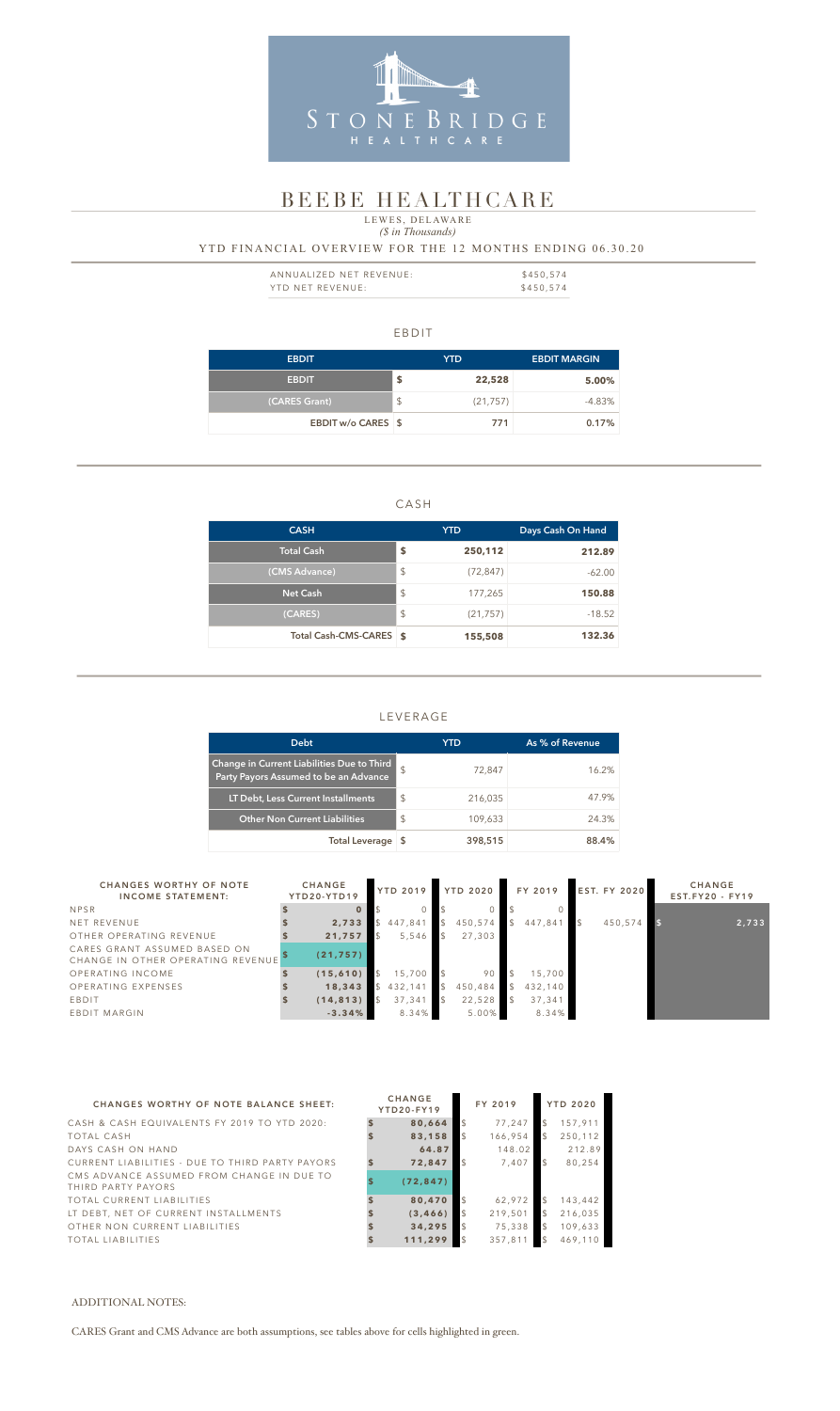

# EBDIT

# *(\$ in Thousands)*  YTD EBDIT WITH & WITHOUT CARES GRANT FOR THE 12 MONTHS ENDING 06.30.20 BEEBE HEALTHCARE

| ANNUALIZED NET REVENUE: | \$450,574 |
|-------------------------|-----------|
| YTD NET REVENUE:        | \$450,574 |

### EBDIT YTD 2020

| <b>EBDIT</b>             | <b>YTD</b>              | <b>EBDIT MARGIN</b> |
|--------------------------|-------------------------|---------------------|
| <b>Operating Income</b>  | $\frac{1}{2}$<br>90     |                     |
| <b>Plus Interest</b>     | $\mathcal{L}$<br>779    |                     |
| <b>Plus Depreciation</b> | $\frac{1}{2}$<br>21,659 |                     |
| Total EBDIT \$           | 22,528                  | 5.00%               |

#### CARES GRANT

| <b>CARES GRANT</b>                                                |      | YTD       |
|-------------------------------------------------------------------|------|-----------|
| <b>CARES Grant Assumed - Change</b><br>in Other Operating Revenue | \$   | (21, 757) |
| <b>Total CARES Funding</b>                                        | ∣ \$ | (21,757)  |

#### EBDIT WITHOUT CARES

| <b>EBDIT WITHOUT CARES</b> |   | YTD.      | <b>EBDIT MARGIN</b> |
|----------------------------|---|-----------|---------------------|
| <b>EBDIT w/ CARES</b>      |   | 22,528    | 5.00%               |
| (CARES)                    | S | (21, 757) | $-4.83\%$           |
| Total EBDIT w/o CARES \$   |   | 771       | 0.17%               |